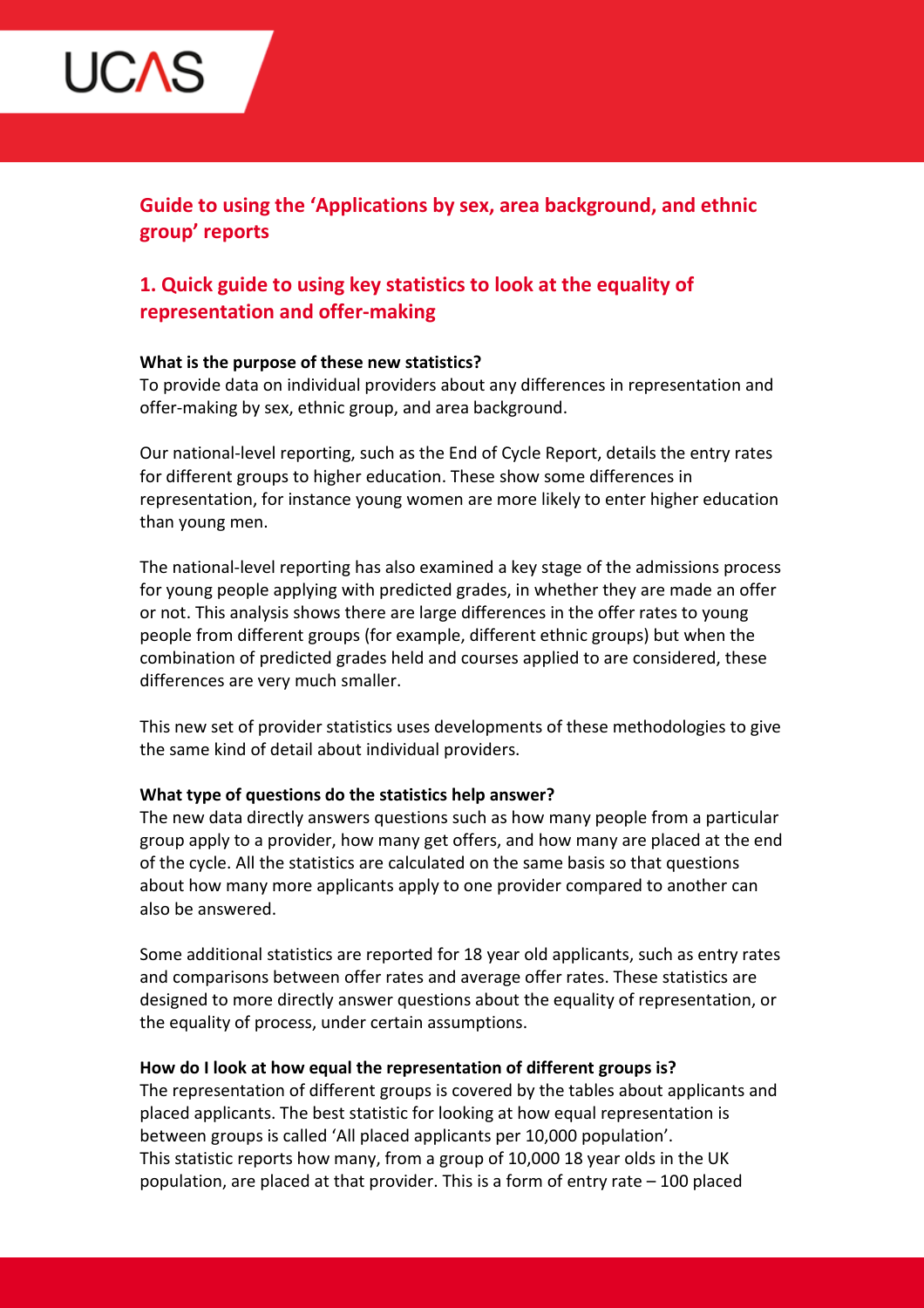applicants per 10,000 population is equivalent to an entry rate of 1 per cent. This statistic has the advantage that differing population sizes are taken into account.

For example, there are many more young people in the 'White' ethnic group than in other ethnic groups, so it is quite often the case that placed applicants from the 'White' ethnic group can be the most numerous at a provider, but this can represent fewer placed applicants per 10,000 of population.

Typically, larger providers will have higher values of these statistics than smaller providers, simply because they have more placed applicants and therefore a larger share of the population.

The value of these statistics comes in comparing the values for different groups within a provider. For instance, if the number of placed applicants per 10,000 of the population is 12.0 for men and 14.5 for women, then it means that men and women do not attend the provider at the same rate. In this case, an extra 2.5 women per 10,000 population are placed at the provider compared to men (14.5 - 12.0) which means that women are around 21% more likely to enter this provider than men (14.5/12.0).

It is better to compare ratios between providers rather than the absolute values, which are driven in part by the size of the provider. For example, if another provider had placed 3.0 applicants per 10,000 population for men, and 4.0 for women, it would be best to calculate how much more likely women are to enter than men as a proportion (4.0/3.0 = 33% more likely) and compare that to the equivalent proportion at another provider.

### How do I interpret different levels of representation?

Where different groups have different levels of placed applicants per 10,000 of the population, it is indicating a difference in this outcome, not what is causing it.

For instance, at the national level, differences in entry rates between groups are similar to the differences in the level and type of qualifications obtained by young people who apply. Some of the differences in representation at particular providers will relate to differences in the proportion of each group that obtain qualifications the provider judges necessary for the course, or differences in whether people apply to UCAS or to that particular provider.

National statistics also show there are large differences in the subject choices of applicants between different groups. For example, some subjects are chosen much more frequently by women than men, and other subjects are chosen more frequently by men than women. If a particular provider offers mostly one of these types of subject, this is likely to be reflected in the statistics about representation.

The placed applicants per 10,000 of the population statistics relate only to the 18 year old UK population. For some groups (for example, men and women), the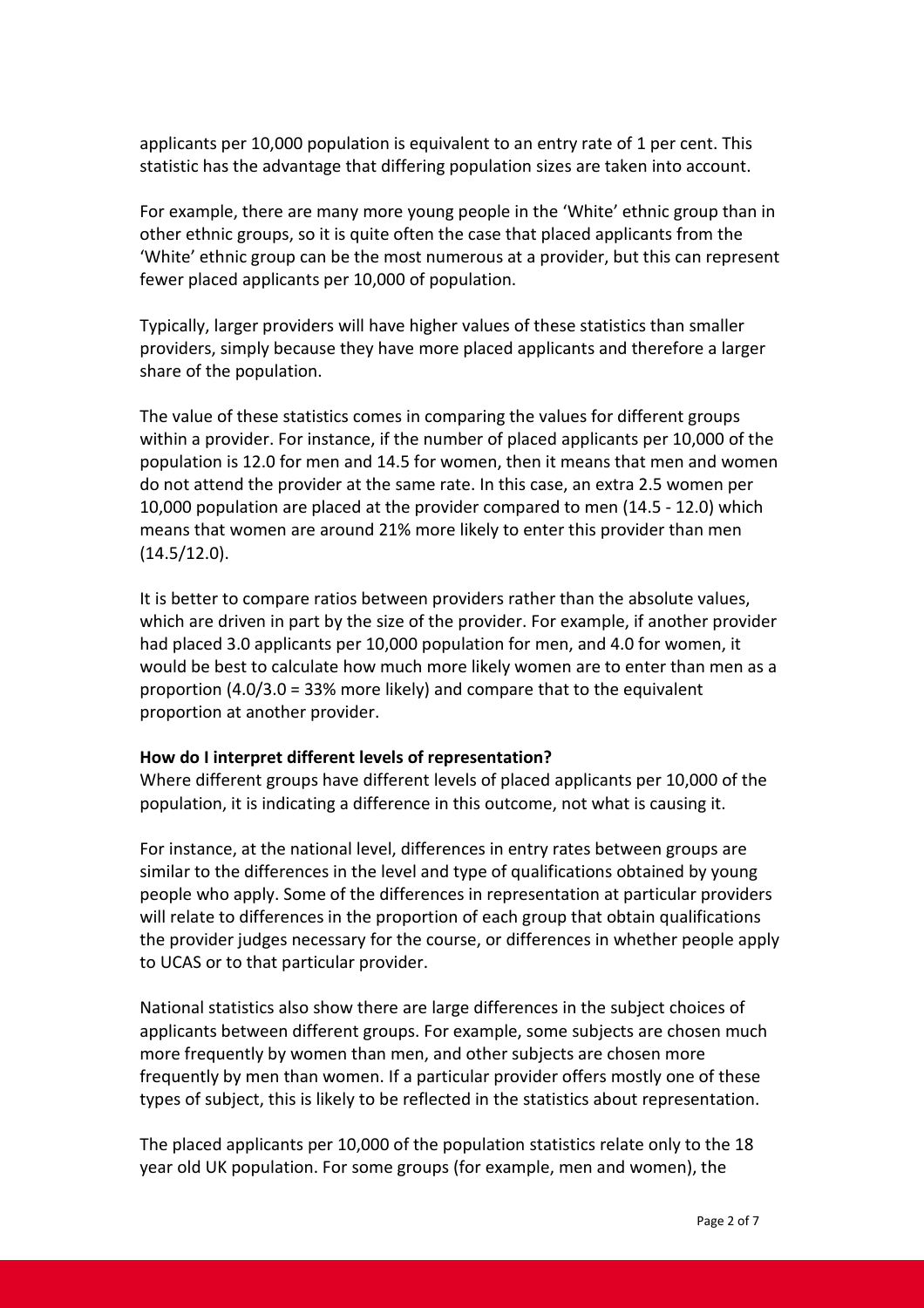relative population shares do not vary much across the UK. But where the distribution of the population varies across the UK (for example, ethnic group or area background), and a provider has predominantly local students, then the placed applicants per 10,000 of the population will not necessary reflect the relative chances across groups of local populations in entering that university.

### Why is offer-making important?

Most applicants are placed at a university or college by making an application, receiving an offer, choosing that offer, then satisfying any terms of that offer (for example, achieving particular grades). All these stages play a part in whether an applicant is placed at a provider. The offer-making stage is important when looking at the different groups at a provider, because it is the one stage of the process that is in the direct control of the provider itself.

### Why are the detailed offer-making statistics only reported for 18 year olds?

Using 18 year olds gives the best comparison because these applicants are typically similar, in that they will typically only have predicted grades at the point when the offer is made, and they are relatively large in number so that more accurate comparison statistics can be created.

# How do I look at how equal the outcomes of the offer-making process are?

Offers are made in response to applications, so it is the tables containing statistics on applications and offers which help answer these questions.

The best statistics for looking at offer-making to different groups are those that use the offer rate (the proportion of applications that receive an offer) to 18 year olds, and report it as a difference against the average offer rate.

These statistics show whether the offer rate to that group is different from the offer rate to all applicants who apply to the same courses at that provider, with the same level of predicted grades. If the statistic is negative, for example -1.8, it means that the group is less likely to receive an offer, by (in this case) 1.8 percentage points, compared to all applicants with the same predicted grades and course choices. Positive figures mean the group is more likely to receive an offer.

Statistics are also provided on the actual offer rates to each group. These statistics describe the actual experience of applicants in different groups, in terms of getting an offer in response to their applications. Typically, there will be larger differences between these groups than between the rate for any particular group and the average offer rate. This is because applicants from different groups may be applying to courses with varying difficulty of securing an offer, and doing so with differing levels of predicted grades.

# How do I interpret offer rates that are higher or lower than the average offer rate?

The first thing to assess is whether the difference is likely to be a random fluctuation, rather than a real difference in the underlying offer rate. In many cases, such as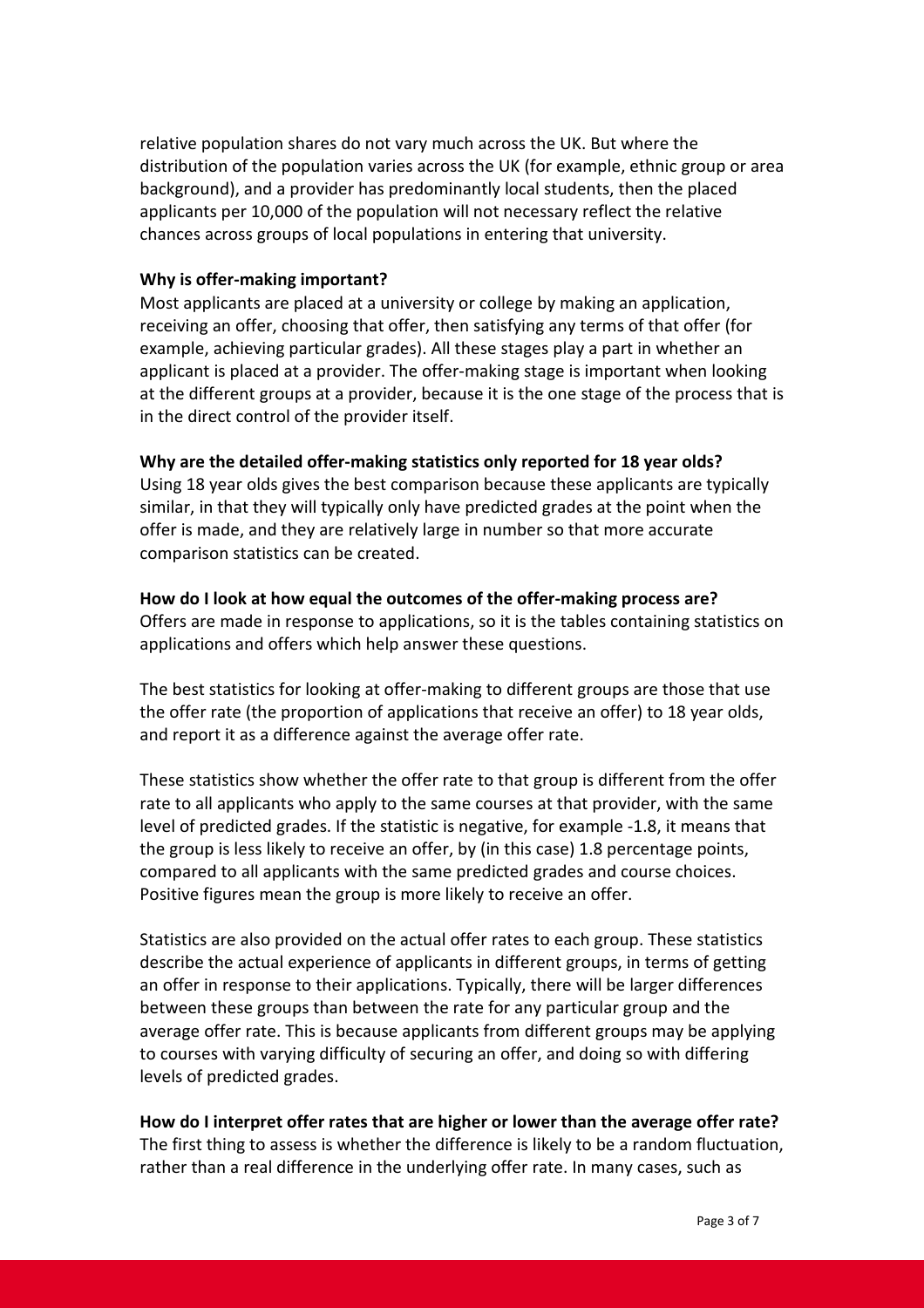some ethnic groups, or for POLAR3 quintiles 1 and 2, the number of applications that the offer rate is based on can be small, especially at smaller providers.

In these cases (where the contribution of a group to the average offer rate is also likely to be small) the reference lookup table of the expected range of random variation for the average offer rate can be helpful. If the expected range of random variation is similar or larger than the difference, then it is possible that the difference may have arisen simply by chance.

If this is the case, it might be because the number of applications is particularly small. The calculation can be repeated for all six years aggregated together to test this.

In general, a larger provider might have 500 to 1,000 applications per year from POLAR3 quintile 1, or from the Black ethnic group. Typically, this would mean that a difference in any particular year would need to be around two percentage points or more to be confident it had not occurred by chance. Alternatively, a difference of around one percentage point or more each year would indicate a difference may be statistically significant over the entire period.

If the difference is statistically significant, it indicates that the difference is not accounted for by the applicants' predicted qualifications and courses applied to alone.

This does not mean that exactly equivalent applications in terms of predicted qualifications have been treated differently. In particular, the measure of predicted grades is a summary. For example, it does not reflect grades in particular subjects that may be considered important for admission to that course. For qualifications other than A levels, where there are typically fewer applicants to establish an average offer rate, there is necessarily more aggregation of grades.

This means that, for example, if one group had predicted grades in different subjects from another group, this might be a reason for why the offer rate is different from the average offer rate (since the subjects of the predicted grades are not used in the calculation of the average offer rate).

# 2. Detailed guide to the reports and how they are defined

### **Overview**

The reports cover UK domiciled applicants for the 2010 to 2015 cycles, and all numbers reflect the position at the end of each cycle. A separate report is available for each provider.

Statistics are reported for three characteristics: sex, ethnic group, and area background (POLAR3). For providers in Scotland, SIMD quintile is reported as an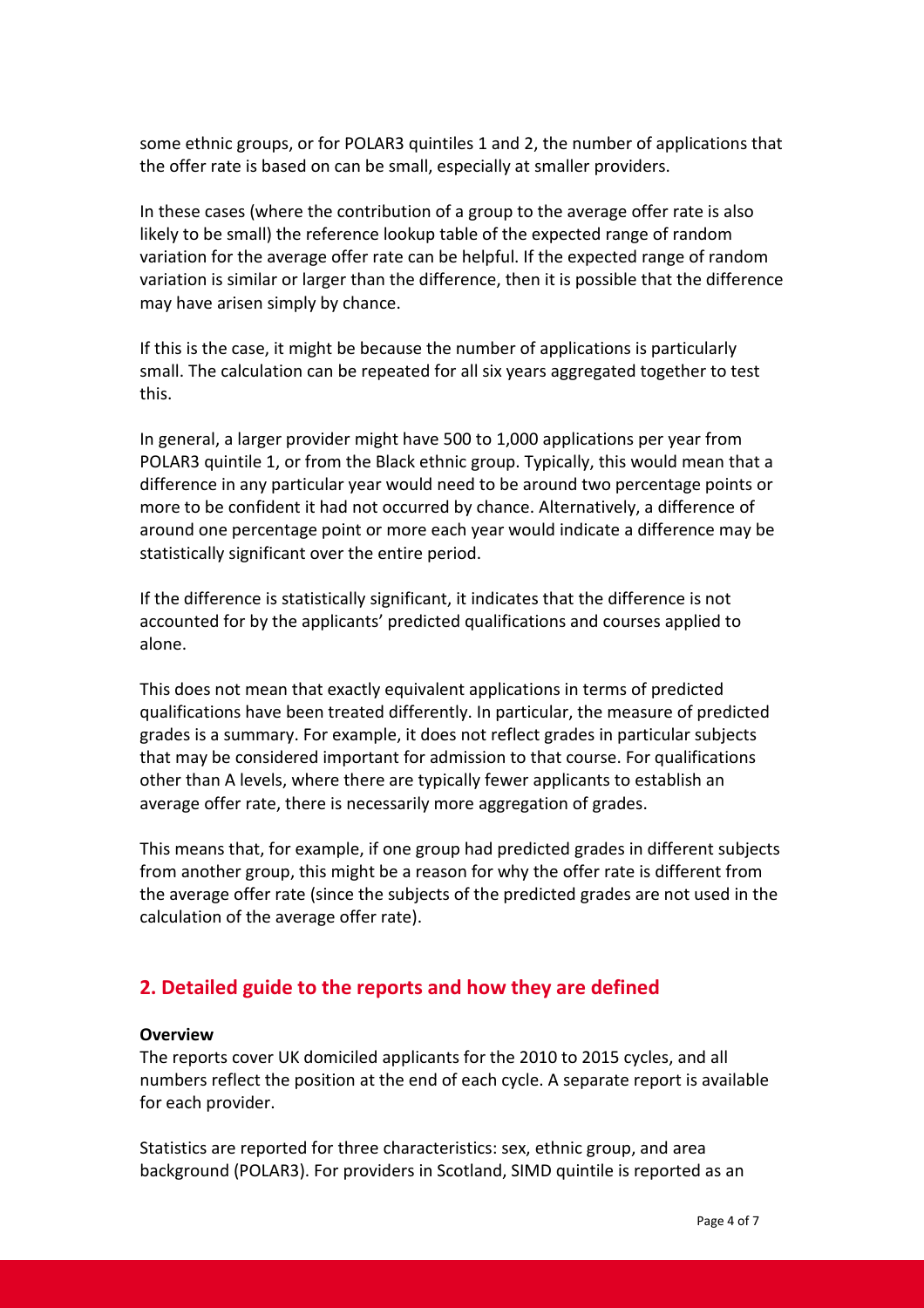additional area background measure. For each characteristic, a common set of statistics are reported. These statistics are split over two tables according to whether they are at applicant level or application level. Applicant-level tables report numbers of applicants and placed applicants, while application-level tables look at numbers of applications and offers.

Each characteristic has tables that cover all UK domiciles, and tables that cover only 18 year old UK domiciles. For the tables that cover only 18 year olds, a series of context statistics are included to aid interpretation of the raw numbers. In total, each report contains 16 tables (20 for providers in Scotland).

The reports also have a title page which gives summary information, and they come with a comprehensive set of technical notes and definitions which explain each of the statistics reported in the tables in detail.

# June deadline applicants, June deadline placed applicants, and all placed applicants per 10,000 population

The June deadline applicants, June deadline placed applicants, and all placed applicants per 10,000 population, are context statistics that reference the number of applicants and placed applicants to the underlying 18 year old UK population. They are the number of applicants and placed applicants per 10,000 people in the population from that group. By referencing the underlying population, these statistics show how the number of applicants and placed applicants are changing in relation to the available pool of potential 18 year old applicants, and so give the chances that somebody from the group will apply to, or be placed at, a provider. The more applicants or placed applicants a provider has from a group, the bigger these statistics will be. Providers for which the chances of applying or being placed are similar for different groups, will have values for those groups that are broadly equal. Even if a provider has the same number of applicants or placed applicants in different years, the value of these statistics could change if the size of the population changes.

# Average offer rate

The average offer rate places the offer rate statistic into context, by estimating what the offer rate would be if academic strength (approximated by a measure of A level predicted grades and similar for other qualifications) and the subject choices of those who applied to the provider were the only factors that influenced whether an applicant was made an offer. Put another way, the average offer rate represents the offer rate to all applicants applying to the same courses with the same grades as the group being looked at.

Often the offer rates at a provider for different groups can vary, but a substantial proportion of this difference is usually accounted for by variation in the predicted grades and subject choices across these groups, meaning the difference between the offer rate and the average offer rate for a group is typically smaller than the variation in offer rates across different groups.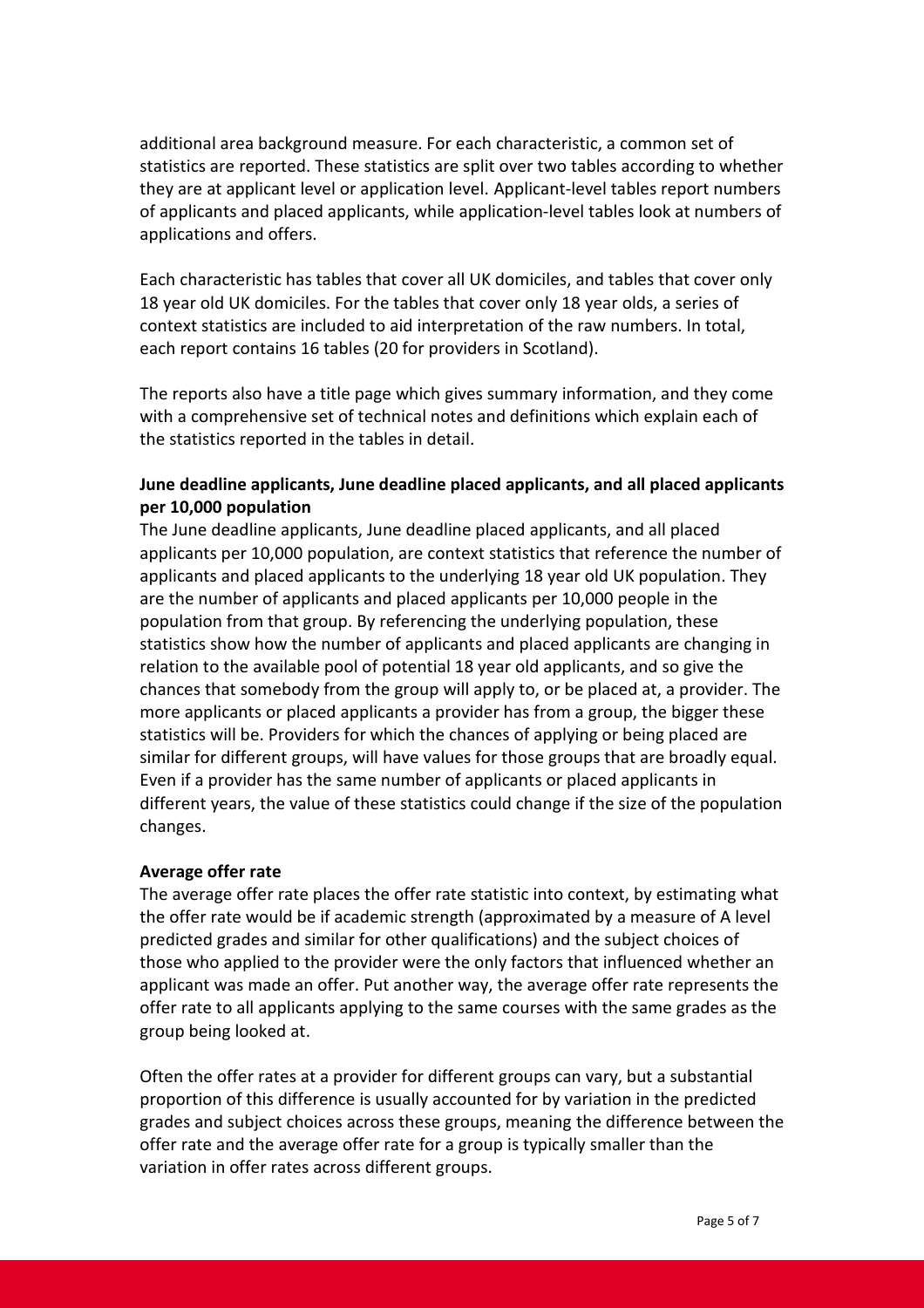The average offer rate does not control for other factors that may play a part in the decision to make an offer, such as performance at interview, subject of predicted qualifications and relevance to the course applied to, the exact profile of the predicted grades, personal statement, teacher references, or any other criteria (such as work experience of portfolios) that may be part of the admissions decision.

When calculating the average offer rate, we consider the best three predicted grades of applicants holding A levels while for applicants with BTECs, International Baccalaureates, and SQA Highers and Advanced Highers, including combinations of these types of qualifications, we consider predicted grades along with any grades already achieved upon applying. Subjects are accounted for by using the subject line grouping from the HESA JACS 3.0 classification. Further information on how the average offer rate is calculated can be found in the technical notes and definitions section of the reports.

#### Percentage point difference between offer rate and average offer rate

This context statistic shows how the offer rate differs from the offer rate that would be expected, as given by the average offer rate statistic. Positive values indicate where the offer rate is higher than the average offer rate, and negative values indicate where it is lower.

Even if the average offer rate is taken as a fixed value, there will be a range of random variability around the offer rate, with greater variability when the number of applications from a group is smaller. The average offer rate lookup table (supplied alongside the reports) indicates the likely range of uncertainty around the offer rate, given the number of applications it is based on, for the purposes of comparing it to an average offer rate.

This range can then be compared with the percentage point difference. When the difference is smaller than the range of uncertainty, the interpretation is that it is possible to obtain such a reading, by random variation, even if the underlying propensity for the group to receive an offer is the same as the average offer rate.

Where the difference is greater than the range of uncertainty, it means there is higher confidence the difference represents a real difference between the offer rate and what might be expected after controlling for predicted grades and subject choice. In these cases, it may be that the difference can be explained by other factors not accounted for by the average offer rate, for example performance at interview, subject of predicted qualifications and relevance to the course applied to, the exact profile of the predicted grades, personal statement, teacher references, or any other criteria (such as work experience of portfolios) that may be part of the admissions decision.

Even if the percentage point difference lies within the range of uncertainty for all years, it might be that when the offer rate and average offer rate are calculated